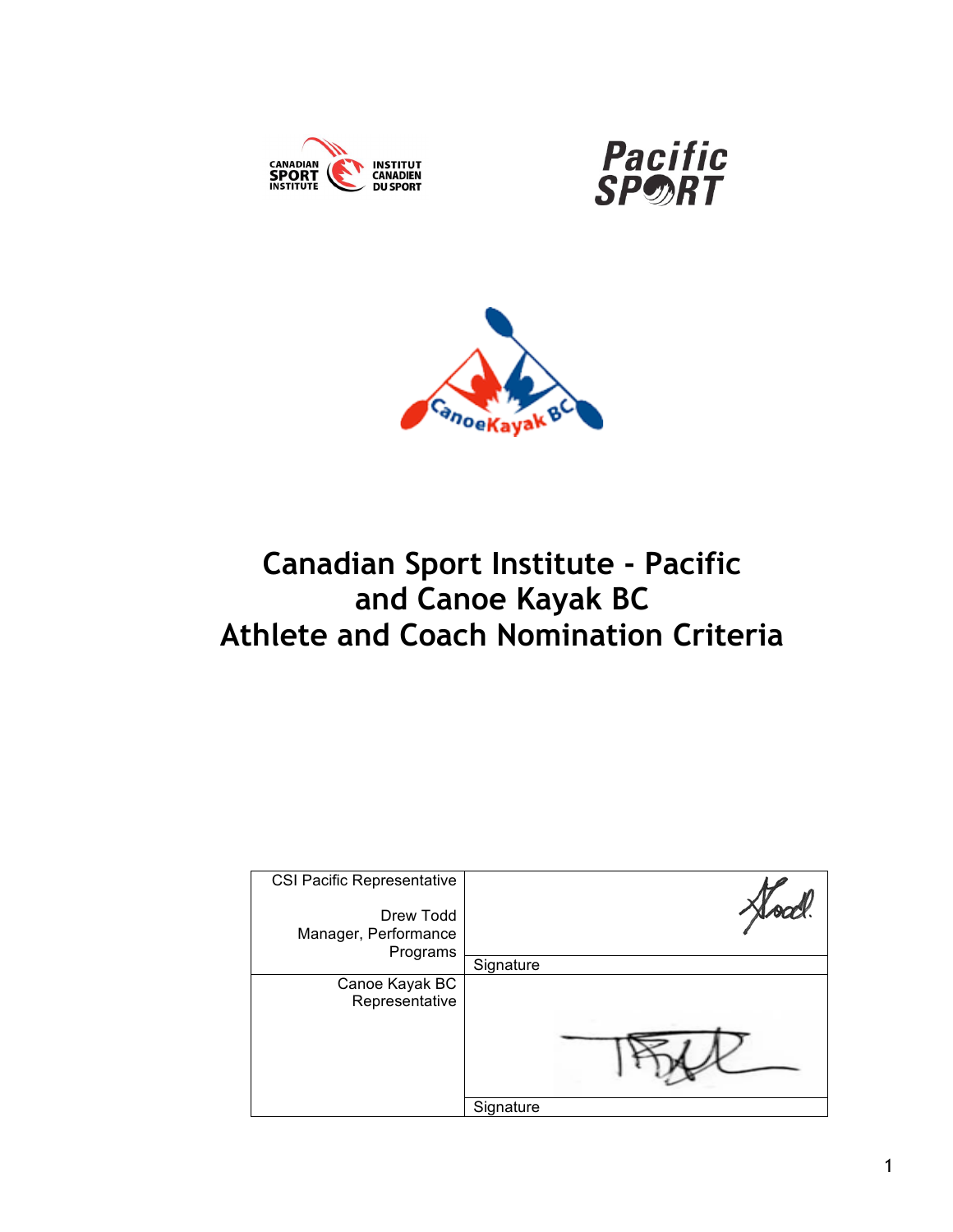# 2020 CKBC Performance Program and Sprint Selection **Policies**

*Updated: January 25, 2020*

# **GOALS**

- Produce medalists at Canadian National Championships and Canada Summer Games;
- Recognize and support athletes who have a potential to make Junior, U23 and Senior Development and National Teams, and who have shown a commitment to training to achieve this objective;
- Successfully transfer our most talented athletes from the U16 and U18 age groups to the U23 ranks, and continue this progression towards becoming Senior National Team members and then Olympic medalists; and
- Strive to deliver programs that integrate with CanoeKayak Canada, Canadian Sport Institute Pacific (CSI Pacific) and PacificSport Regional Centers.

# **PROGRAM OBJECTIVES**

- Provide and facilitate the optimum number of regattas and camps offered for all athletes at all levels of development;
- Provide support and encouragement to member clubs in developing recruitment programs and retention strategies;
- Continue athlete (e.g. RBC Training Ground/Para Search) and coaching development strategies:
- Provide sport science resources for athletes and coaches; and
- Support athletes that attend National Team Trials, Canadian National Championships, World Cups and Championships and other international regattas, such as the Olympic Hopes Regatta.

# **ATHLETE SELECTION OBJECTIVES**

- Identify BC athletes by their level of performance;
- Compare performances of athletes in different racing ages;
- Compare performances of athletes in different disciplines;
- Compare performances of athletes in different crews;
- Be inclusive for both sexes, canoe and kayak disciplines and para-canoe representation;
- Provide project subsidies according to the athlete's level of performance (when available); and
- Provide all CKBC members with clear and transparent selection criteria that will focus on individual long-term athlete development.

# **ELIGIBILITY**

Eligibility to participate in any of CanoeKayak BC's (CKBC) programs shall be made open to all CKBC athletes who meet and adhere to the following criteria:

- Competitive member of a CKBC affiliated Club (in good standing);
- Athletes must race for a CKBC-affiliated Club for the current season or club approved by the Provincial Coach;
- Successfully complete the CCES True Sport Clean 101 Quiz and all required documents as determined by CKBC (see below for more details); and
- Athletes receiving funding from the Performance Program are deemed to have participated in a selection process and are therefore committing to competing for the Province of British Columbia;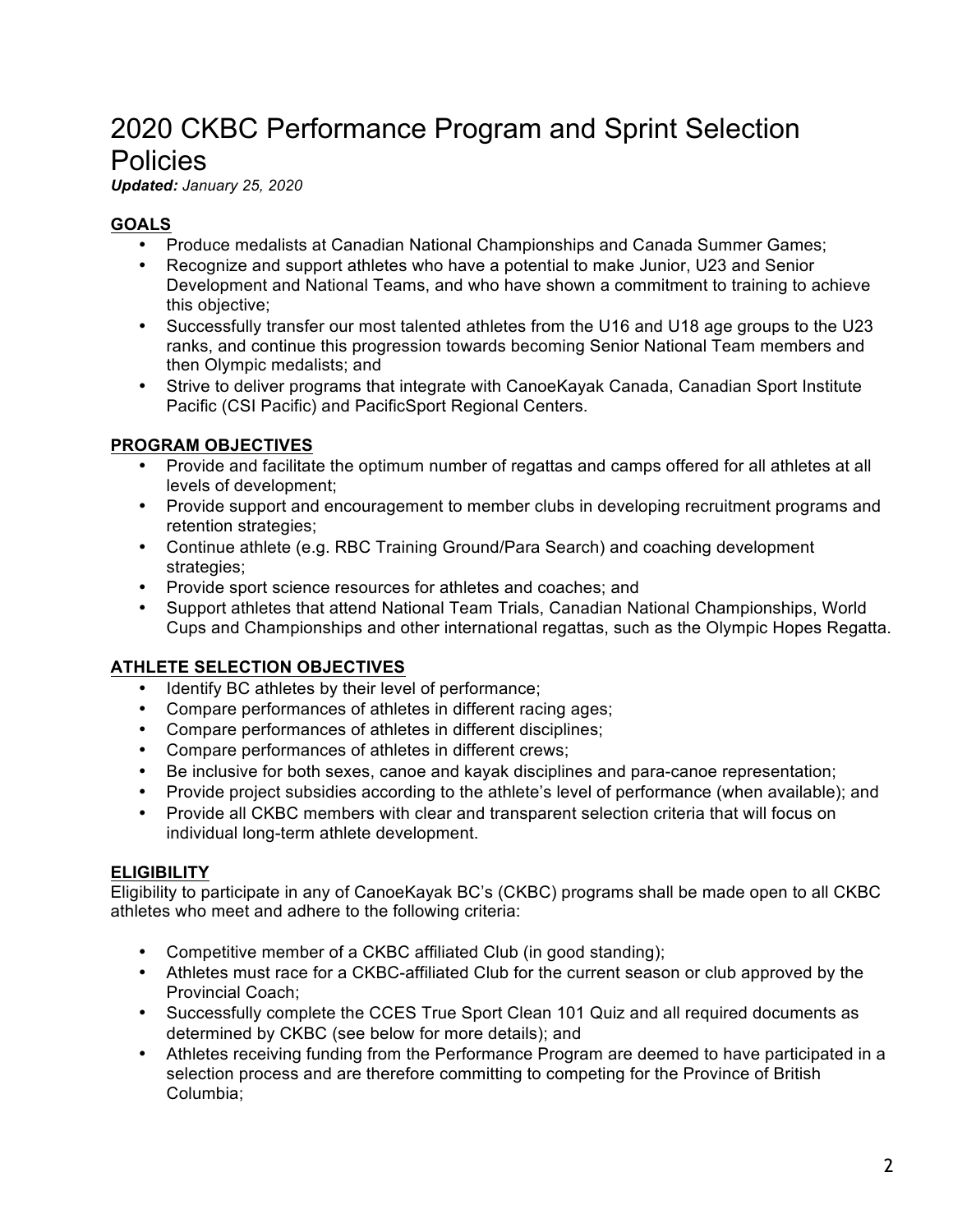### **IDENTIFICATION**

Athletes may be named to the Performance Program by meeting one of the following criteria:

- National Team Selection/Identification or CKC Team Selection;
- Achieving BC Performance Standards;
- Achieving BC Performance Time Standards; or
- Discretion of the Technical Committee (Level 5).

#### **NOTE:**

**IT IS THE RESPONSIBILITY OF THE ATHLETE TO ADVISE THE CKBC OFFICE THAT THEY HAVE ACHIEVED A PERFORMANCE STANDARD BY SENDING AN EMAIL TO performance@canoekayakbc.ca providing the date, location, event and time achieved. A reference (Link) to the specific competition results must also be included.**

**\*\* Deadline for submission: October 1, 2020 unless approved by the Provincial Coach \*\***

#### **SELECTION CRITERIA**

#### *CSI Canadian Development:*

#### **Level 1**

- Athletes (who do not receive Sport Canada Athlete Assistance Program funding) who have competed at a 2020 Senior World Cup; OR
- Athletes who have competed at 2020 U23 World Championships

#### *CSI Provincial Development – Level 1*

#### **Level 1a**

- Athletes who have competed at U23 or Junior World Championships in the past 24 months, provided they maintain their status as a Provincial Team Athlete (see *Athlete Responsibilities and Removal Process*); OR
- Athletes who have represented Canada at an international sprint event and competed at the Canadian National Championships (provided that the international event is not at the same time as the Canadian National Championships); OR
- Arrived within the top 3 at the Canadian National Championships in a singles event
	- $\circ$  If there are no heats to create finals, an athlete is deemed to have achieved this standard if they arrived within the top 15% of all boats in the event

#### **Level 2**

- Athletes who are tracking towards Level 1a according to sport specific development pathway (LTD) AND
- Competed at the Canadian National Championships AND
	- o Arrived within the top 5 at the Canadian National Championships in a singles event
		- ! If there are no heats to create finals, an athlete is deemed to have achieved this standard if they arrived within the top 20% of all boats in the event; OR
	- $\circ$  Arrived within the top 5 at National Team Trials in a singles event in an "A" Final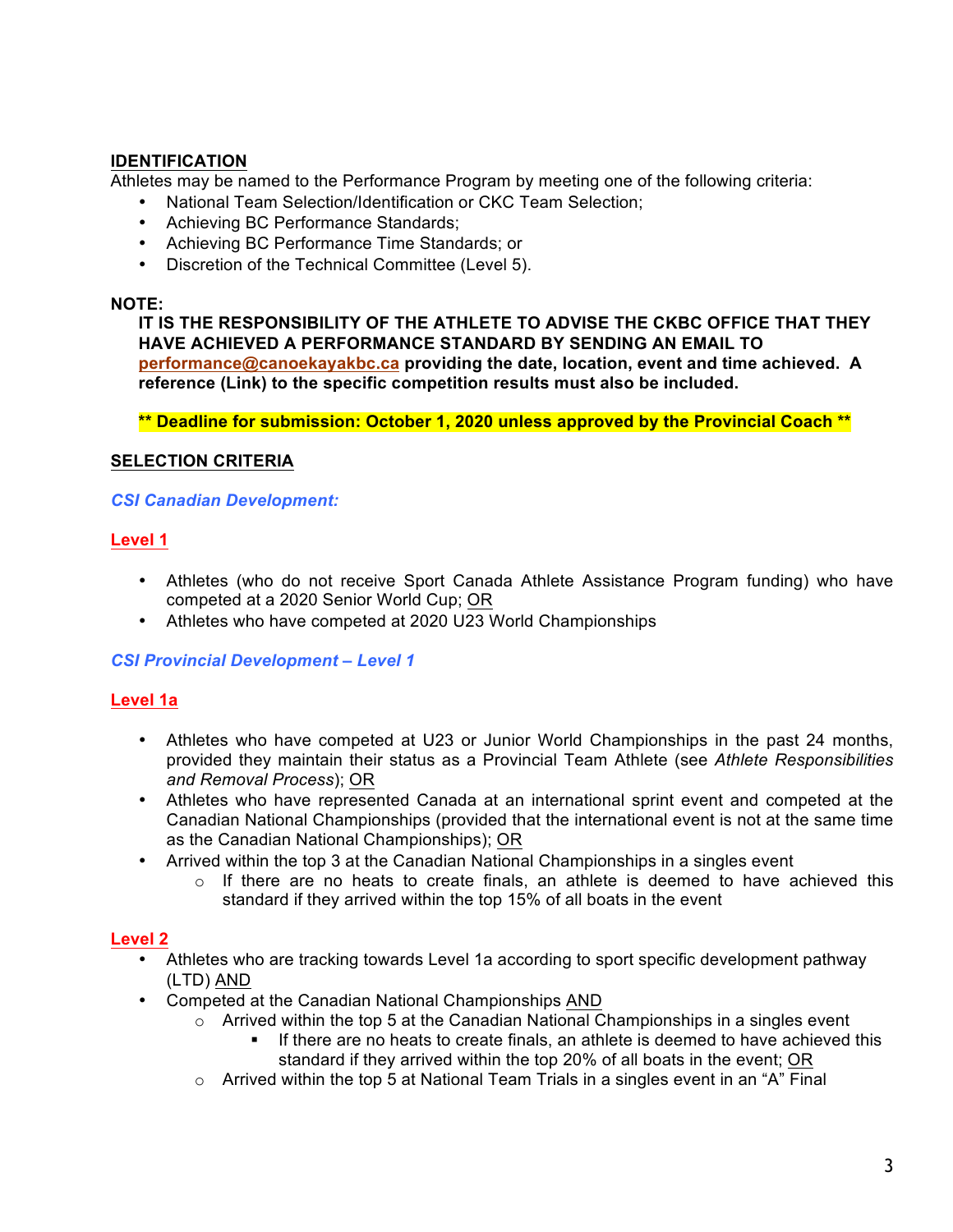! If there are no heats to create finals, an athlete is deemed to have achieved this standard if they arrived within the top 20% of all boats in the event;

### *CSI Provincial Development – Level 2*

### **Level 3**

- Provincial elite athletes who are tracking towards Level 2 according to sport specific development pathway (LTD) AND
- Competed at the Canadian National Championships AND
	- $\circ$  Qualified for a final in a singles category at the Canadian National Championships
		- ! If there are no heats to create finals, an athlete is deemed to have achieved this standard if they arrived within the top 56% of all boats in the event). U16 athletes competing in the 6000m event are deemed to have achieved a Level 3 standard by finishing in the top 9 in the event; OR
	- o Qualified for an "A" Final at National Team Trials in a singles category
		- ! If there are no heats, the athlete must be within the top 56% of all boats in the event; OR
	- o Arrived within the top 3 in a doubles or fours category at the Canadian National Championships
		- ! If there are no heats to create finals, an athlete is deemed to have achieved this standard if they arrived within the top 20% of all boats in the event
		- ! In the case of women's canoe, only U16 and U18 events will be eligible for this standard; OR
	- $\circ$  Achieved a Provincial Level 3 Standard listed in Appendix A at an approved event.

#### **Level 4**

- Provincial athletes who are tracking towards Level 3 according to sport specific development pathway (LTD) AND
- Competed at age appropriate Canadian National Championships AND
	- o Qualified top 5 in a doubles or fours category at the Canadian National Championships
		- ! If there are no heats to create finals, an athlete is deemed to have achieved this standard if they arrived within the top 56% of all boats in the event
		- ! In the case of women's canoe, only U16 and U18 events will be eligible for this standard; OR
	- $\circ$  Qualified for a "B" Final in Senior (with a minimum of 6 Sport Canada Carded athletes competing) or Junior singles category at National Team Trials
		- If there are only two finals, the athlete must be within the top 75% of all boats in the event; OR
	- o Achieved a Level 4 Standard listed in Appendix A at an approved event.

# **Level 5**

- Provincial athletes who are tracking towards Level 4 according to sport specific development pathway (LTD) AND
	- $\circ$  Competed at age appropriate Canadian National Championships in a U16 or U18 category AND
	- $\circ$  Achieved a Level 5 Standard listed in Appendix A at an approved event; OR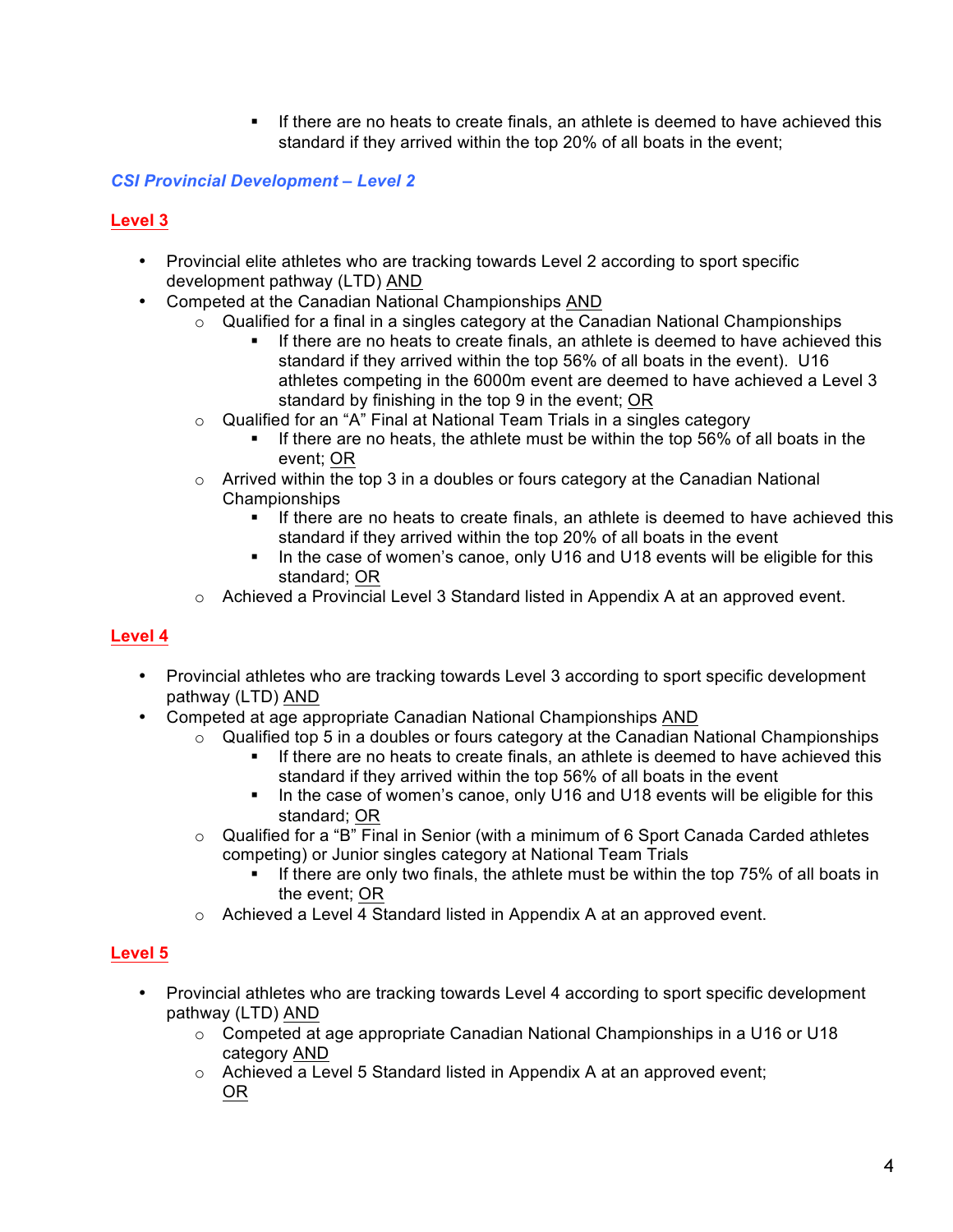o Nominated and approved by the Coaches Technical Committee.

### **NOTE**:

- An athlete(s) nominated and approved by the Coaches Technical Committee must meet a minimum performance standard as determined by the Coaches Technical Committee.
- Athletes may only be nominated as a Level 5 athlete for one year. In subsequent years they must achieve a Level 4 status unless approved by the Coaches Technical Committee.

#### **NOTE: All time standards at all levels have unlimited trailing zeroes.**

#### **ELIGIBLE VENUES**

Each athlete will have multiple opportunities throughout the competitive season to demonstrate his/her level of performance. The following sites have been approved having hosted Nationally recognized Championships/events or International Championship events:

- National Team Trials
- Provincial Team Trials
- Ted Houk Regatta (Seattle)
- Canada Day Regatta (Regina)
- BC Championships/National Qualifiers Regatta
- Canadian National Championships
- USACK Championships
- Canada Cup Regattas

Athletes competing at events with a valid survey certificate and not listed above may send a letter to the Technical Committee requesting that the competition be considered.

# **ATHLETE RESPONSIBILITIES AND REMOVAL PROCESS**

Athletes nominated as Performance Athletes are accountable to CKBC:

- Athletes meet the Eligibility Criteria
- Athletes must submit a signed an Athlete Code of Conduct or Athlete Agreement by April 1<sup>st</sup> of each year;
- Athletes under the age of 19 must also submit a Parent/Guardian's Code of Conduct prior to their first CKBC event signed by each parent/guardian;
- Athletes must complete the CCES True Sport Clean 101 Quiz and submit their certificate to the Provincial Coach (http://cces.ca/course-outline);
- Athletes must register and obtain a Canadian Sport Institute Pacific/PacificSport Athlete Card;
- Level 1, 1a, 2 and 3 nominated athletes must complete CanoeKayak Canada's functional movement screens and participate in other performance enhancing services (e.g. GA1 test, Stroke Distance Test, etc) as directed by the Provincial Coach;
- Athletes must post an updated Athlete Profile on the CKBC website by November 30<sup>th</sup> of each year;
- Training diaries must be made available upon request;
- Goals and performance tracking submissions must be completed each fall as requested;
- Participate in a year round training program with a CKBC Sprint Member Club or under the direction of the Provincial Coach; and
- Athletes are expected to participate in all CKBC events, including fall and winter testing, camps and selection events (e.g. Provincials). An athlete who is unable to participate in the CKBC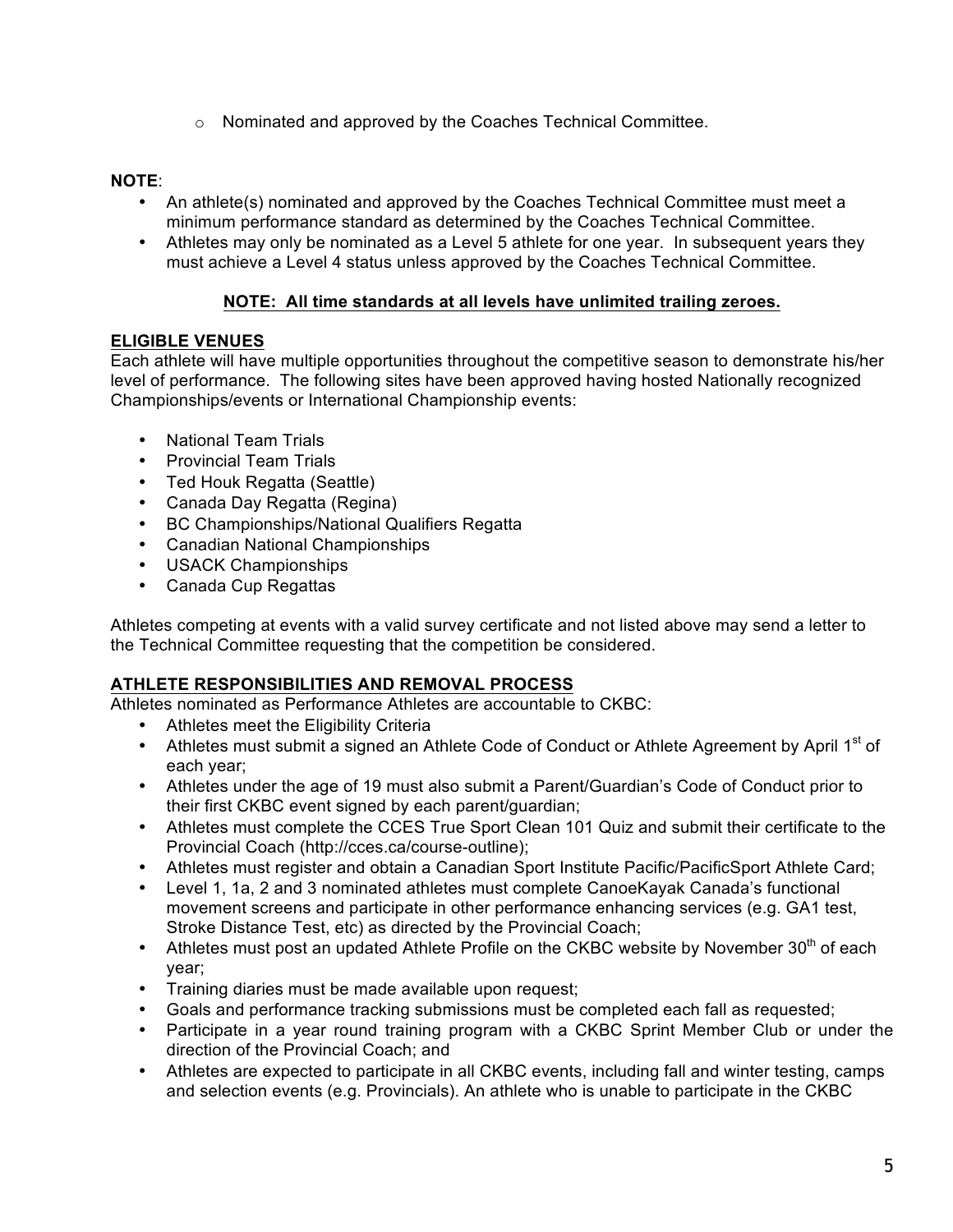event due to illness, injury or other extenuating circumstances must notify CKBC in writing, with appropriate documentation, in advance of the event in which the athlete is unable to participate

Removal decisions shall be made by the Sprint Chair after consultation with the Provincial Coach.

An athlete who is facing removal will be officially notified - in writing - by the Sprint Chair about the risk of removal. This is in order to help the athlete to correct the situation.

If the athlete fails to correct the situation within a reasonable amount of time, the athlete will be notified – in writing – that he or she will be removed from Team BC.

#### **Athlete Illness, Injury or Other Extenuating Circumstances**

An athlete who is unable to participate in a selection event due to illness, injury or other extenuating circumstances may nevertheless be considered for selection by CKBC, provided that the athlete notifies CKBC in writing, with appropriate documentation, which is satisfactory to CKBC, in advance of the event in which the athlete is unable to participate. There is an expectation the athlete in question would have met the performance standards stated above if no injury, illness or absence had occurred and the athlete was previously nominated to the Provincial Team in the previous 24 months. CKBC, in its sole discretion, may approve an exemption from the selection procedure.

If an athlete selected to a team becomes ill or injured, he or she must seek immediate medical attention and report the illness or injury to CKBC. CKBC will assess the situation and make a recommendation. The assessment may involve gathering further information or conducting additional medical tests. Where it is determined by CKBC that an athlete will be replaced, the selection of the replacement will be based upon previous results in competitions and trials

#### **APPEALS**

Appeals must be made in writing and delivered to the CKBC Office within seven days of the posting on the CKBC website of those athletes selected to Team BC or within seven days of receiving notification of removal from Team BC.

Notification of an appeal must contain the participant's name, contact information and the complete details of the appeal issue.

A panel made up of the Executive Director, Sprint Chair and a person a person appointed by the Executive Director and Sprint Chair.

For appeals concerning removal, a panel will be made up of the Executive Director, President of CKBC and a person appointed by the Executive Director and President.

The appeal meeting will take place at a time and date as decided by the panel.

At any time during the review/appeal process, the athlete may be required to provide evidence demonstrating satisfactory achievement in each of the selection components.

#### **CKBC reserves the right to withhold all programming and/or funding if an athlete's training situation cannot be verified.**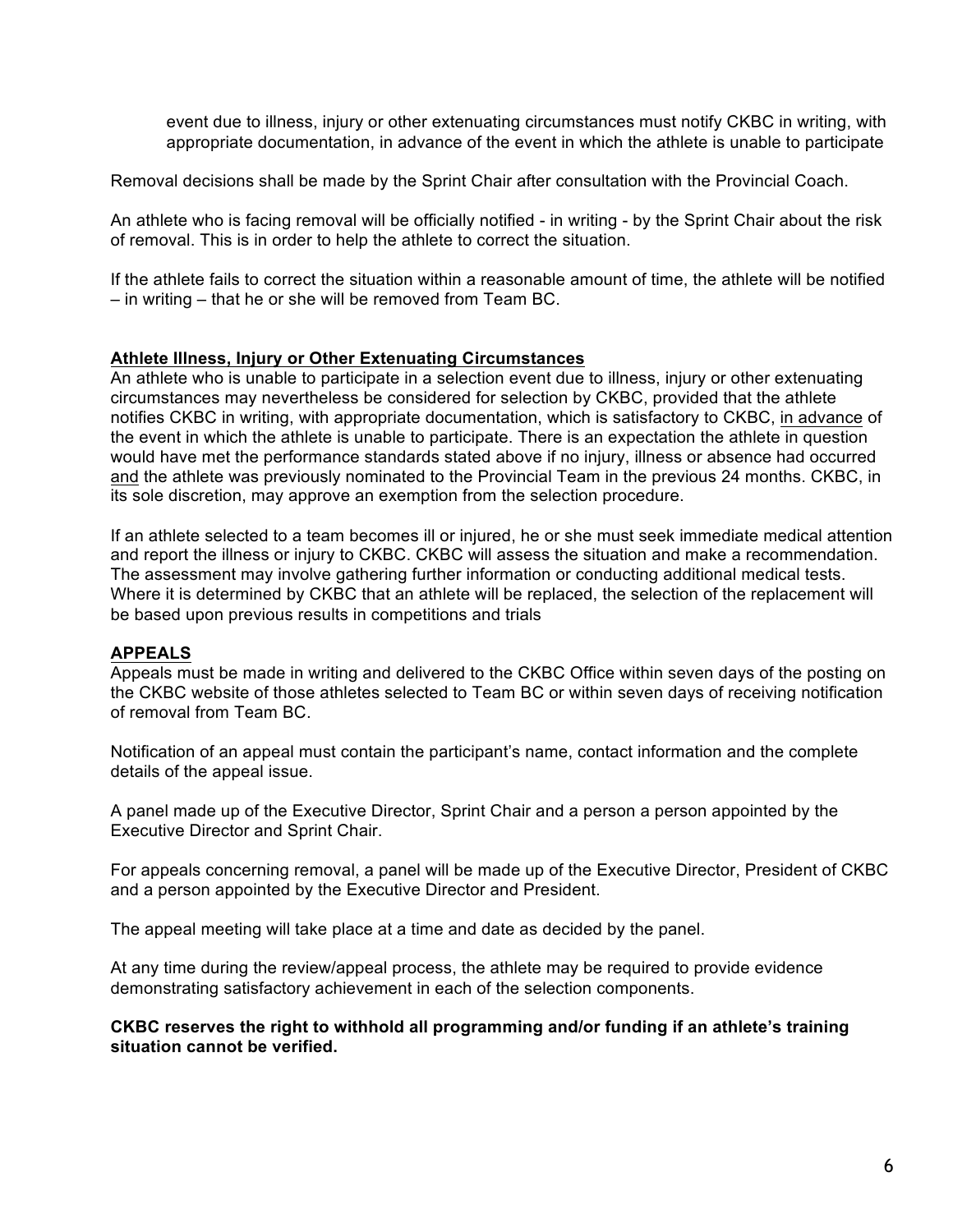# **SUMMARY OF CATEGORIES**

| 2020 CSI Levels                  | 2020 CKBC Levels   |  |  |  |  |  |  |
|----------------------------------|--------------------|--|--|--|--|--|--|
| <b>Canadian Development</b>      | Level 1            |  |  |  |  |  |  |
| Provincial Development - Level 1 | Level 1a           |  |  |  |  |  |  |
|                                  | Level <sub>2</sub> |  |  |  |  |  |  |
| Provincial Development - Level 2 | Level 3            |  |  |  |  |  |  |
|                                  | Level 4            |  |  |  |  |  |  |
|                                  | Level 5            |  |  |  |  |  |  |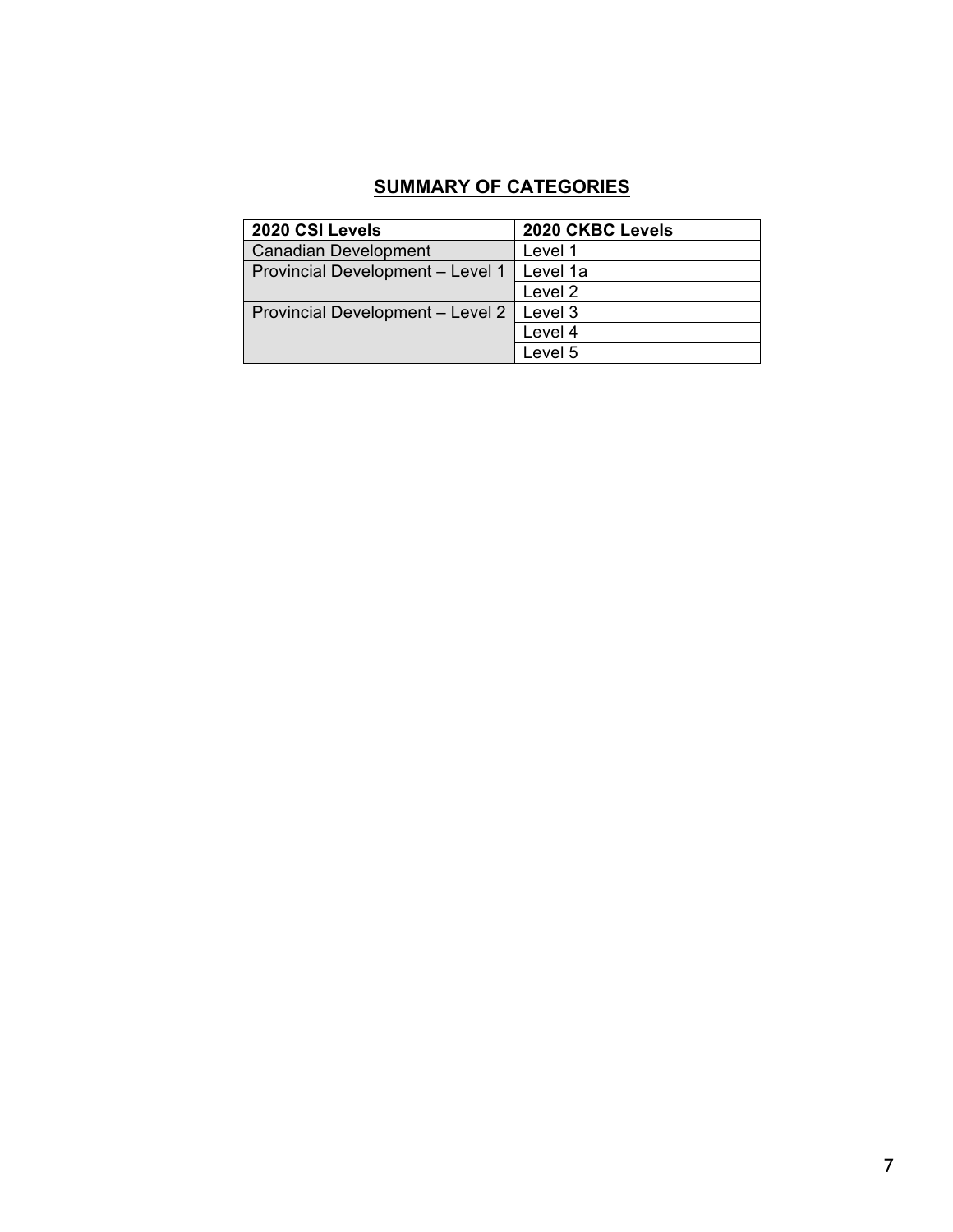# **CANADIAN SPORT INSTITUTE / PACIFICSPORT / CANOEKAYAK BC ATHLETE AND COACH NOMINATION**

#### **PURPOSE**

The Canadian Sport Institute, through a partnership with the Province of BC and viaSport, the network of PacificSport Centres, and CanoeKayak BC collaborates to deliver programs and services to place BC Athletes<sup>1</sup> on National Teams, and ensure athletes and coaches have every advantage to win medals for Canada. The partners work jointly to encourage sport excellence and increase podium performances in communities throughout British Columbia.

Canadian Sport Institute/PacificSport athlete and coach support for the Canadian Development and Provincial Development nomination focuses on athletes and teams 5-12 years from the Podium, identified by the sport specific Podium Pathway (see Figure 1 below) and Gold Medal Profile. These athletes and teams represent both the next generation (5-8 years from Podium) and future generations (9-12 years from Podium) of Olympic and Paralympic (or World Championship) medalists. Support may be focussed more toward the future generation (9-12 years from Podium) for some targeted Paralympic sports depending on the quality of the next generation (5-8 years from Podium) of athletes and teams.

#### **Figure 1**



# PODIUM PATHWAY CONCEPT OVERVIEW

 $\overline{a}$ In general a BC athlete is defined as an athlete born, developed, and/or trained/centralized (for a minimum of three months) in British Columbia.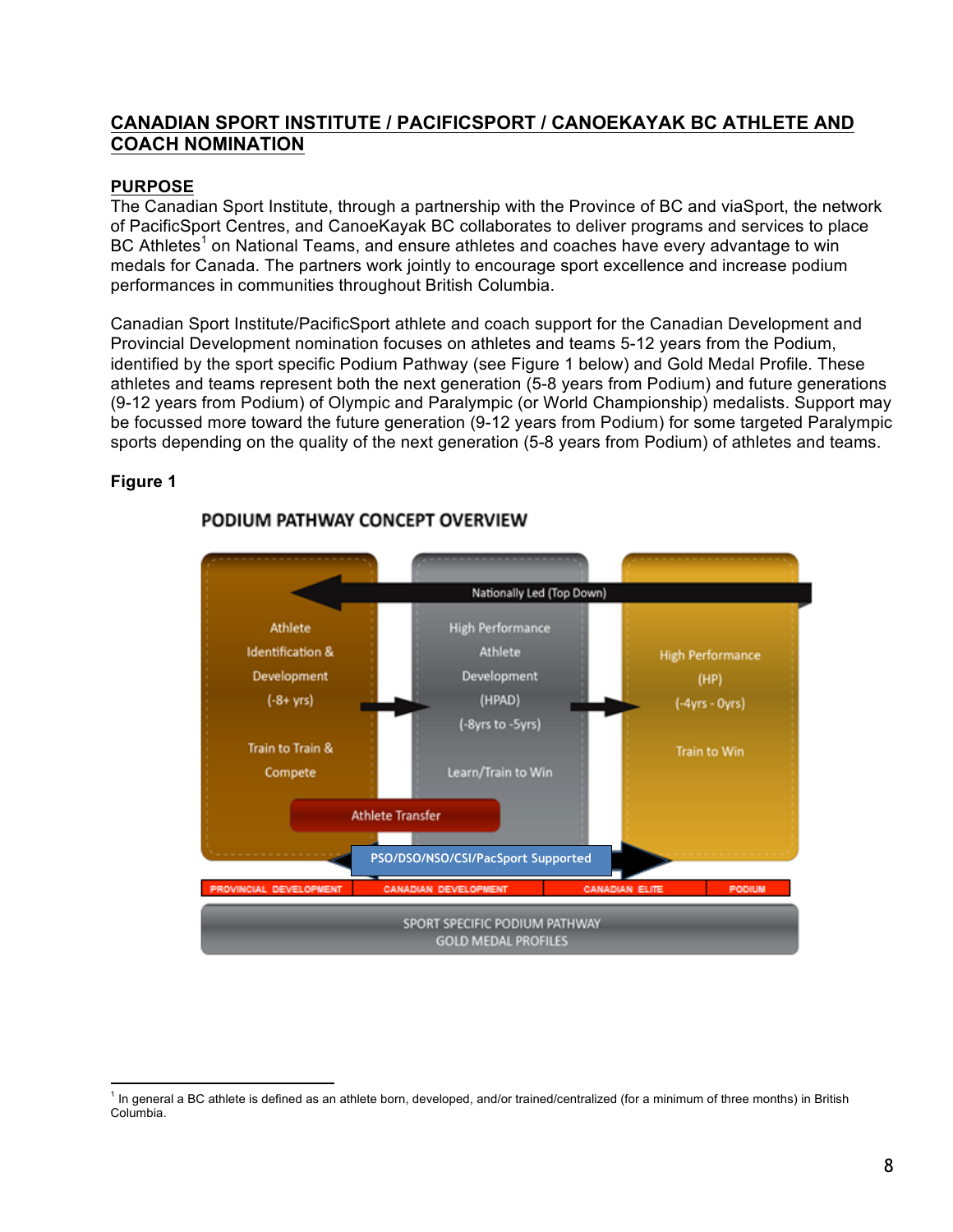### **DETAILS**

Through the above partnership, and with the above purpose in mind, CanoeKayak BC may nominate athletes and their coaches who meet specific criteria for Canadian Sport Institute/PacificSport athlete or coach registration. Upon registering, athletes and coaches can engage in enhanced programs, benefits, and selected support services through the Canadian Sport Institute and the network of PacificSport regional centres in BC

Canadian Sport Institute and PacificSport athlete support is divided into four levels based on performance, each with a slate of designated benefits. Please click on the following for an outline of Canadian Sport Institute Athlete and Coach eligibility, programs, and benefits.

Targeted athletes are nominated by Canoe Kayak BC based on the athlete criteria below. Any enquiries regarding the sport-specific selection criteria can be made to Blake Dalton (blake@canoekayakbc.ca). As a general principle, all athletes are expected to demonstrate evidence of their ongoing performance progression and tracking toward CanoeKayak BC HP program benchmarks to remain targeted. Canoe Kayak BC PSO Technical Representative and the Canadian Sport Institute technical lead working with Canoe Kayak BC have the final authority over the Canadian Sport Institute nomination process.

The athlete and coach nomination cycle for Canadian Sport Institute/PacificSport /CanoeKayak BC targeting runs November  $30<sup>th</sup>$  annually, and athletes are selected based on performances from the previous 12 months. Athletes who meet criteria throughout the annual nomination cycle may be added to the Canoe Kayak BC targeted athlete list, on a case-by-case basis, by contacting the PSO Technical Representative.

# **CORE CRITERIA**

- 1) For PSO/DSO nominations, athletes must be registered and in good standing with CanoeKayak BC as a competitive athlete and meet the definition of a BC athlete.
- 2) In principle, all athletes nominated should have a designated coach who is responsible for planned programming with the coach(es)'s name and email identified on the targeted athlete list.
- 3) Coaches discretion *may* be applied in the case of injured athletes who have previously been nominated and registered as a targeted athlete in the previous year and who were unable to compete for all or part of the competitive season.
- 4) Please refer to Canoe Kayak BC Provincial Team Selection Policy for specific details on each criteria, appeals and disputes.

# **ATHLETE/COACH REGISTRATION**

Once the athlete or coach is nominated, he or she will be notified by CanoeKayak BCand will be provided with information on how to register with his or her local Canadian Sport Institute or PacificSport Regional Centre. A Canadian Sport Institute or PacificSport Athlete Coach Services representative may contact the nominated coach to encourage athlete registration. Athletes and coaches must register with their local centre to initiate the process of receiving athlete or coach support.